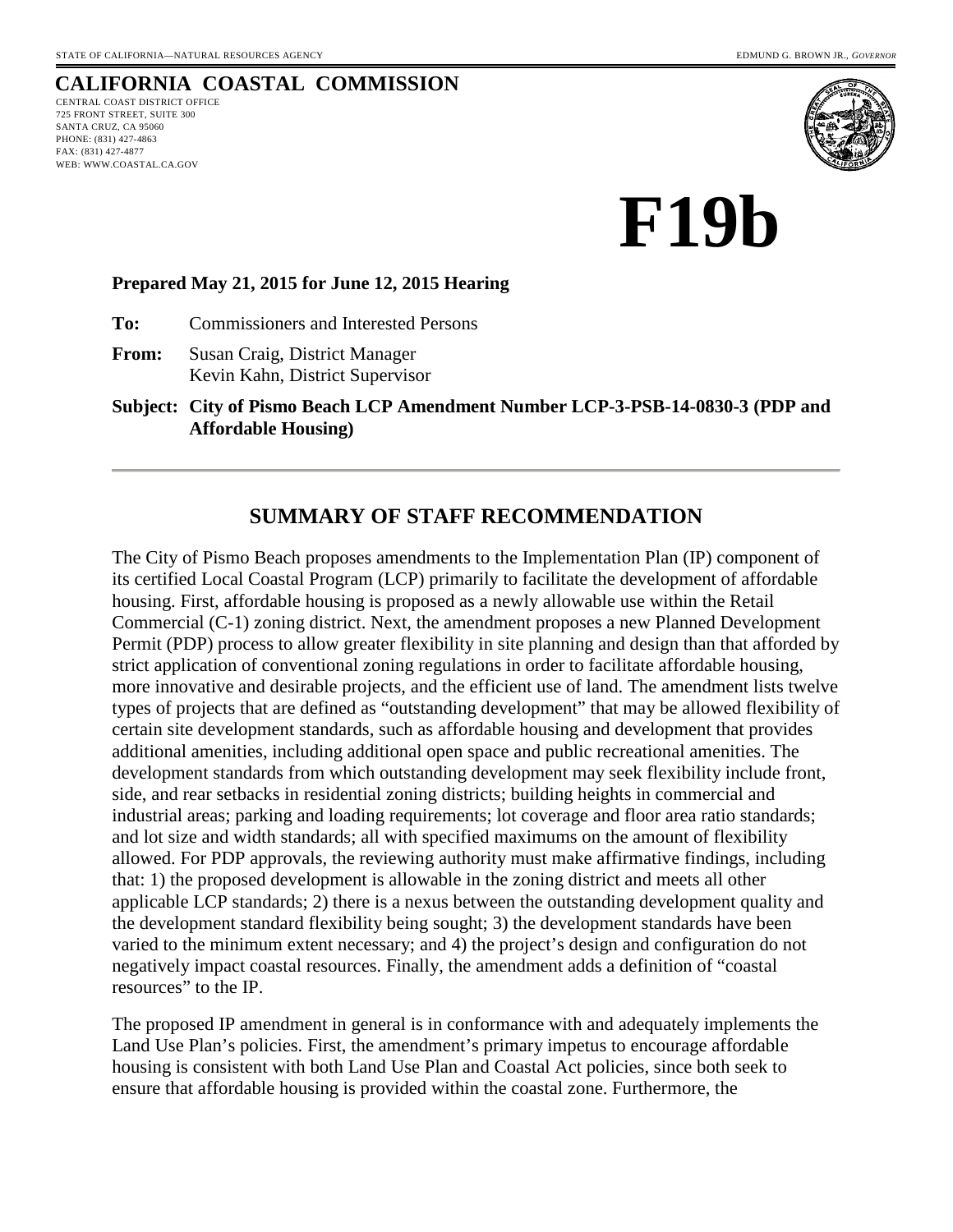amendment's overall intention of proactively fostering infill development more broadly is consistent with the Coastal Act and Land Use Plan's policies that encourage new development to be located within existing developed areas, such as urbanized Pismo Beach. Furthermore, potential issues emanating from the potentially allowed development standard deviations, including the LUP's critically important public view, hazard setback, and coastal access protections, are addressed by the amendment's requirement that no deviation is allowed from Land Use Plan policies (the LUP is identified in the proposed amendment as the General Plan/Local Coastal Plan) or from the IP's overlay zone standards that help implement those policies. In essence, the PDP process is not allowed to circumvent the Land Use Plan's policies that protect Pismo Beach's specific sensitive coastal resources.

However, while the PDP process does not allow deviations from LUP policies, it would allow deviations from certain IP standards, and deviations from some of those more specific IP standards could result in development that is inconsistent with the LUP's more general policies. Modifications are therefore suggested to ensure that the IP, as amended, is consistent with and is still adequate to carry out the LUP. First, a suggested modification is added to limit affordable housing to the upper floors of C-1 buildings, as required by the LUP. Second, a suggested modification is added to state that there cannot be any relaxation of required parking available for public coastal access. Third, while the amendment lists lot size as a type of development standard that may be reduced, such an allowance could have large coastal resource impacts, including a doubling of density in certain zoning districts. Since the PDP process is meant to allow for minor deviations in zoning standards, not large increases in the amount of development potential in the coastal zone, a suggested modification deletes the lot size deviation allowance. Finally, other modifications help clarify certain terms, more clearly articulate required reviewing authority findings, require the PDP to be processed in conjunction with and as part of the required CDP process, and fix minor typographical errors. Overall, these suggested modifications add further clarity to the PDP process, and ensure that it does not lead to any inconsistencies with the LUP.

Staff has worked very closely with City staff on the proposed amendment and the suggested modification language, and the City has indicated it is in agreement with the staff recommendation. Staff recommends that the Commission approve the LCP amendment with suggested modifications. The required motions and resolutions to implement this recommendation begin on page 4 below.

#### **Staff Note: LCP Amendment Action Deadline**

This proposed LCP amendment was filed as complete on April 20, 2015. The proposed amendment affects the Implementation Plan (IP), and the 60-day action deadline is June 19, 2015. Thus, unless the Commission extends the action deadline (it may be extended by up to one year), the Commission has until June 19, 2015 to take a final action on this LCP amendment.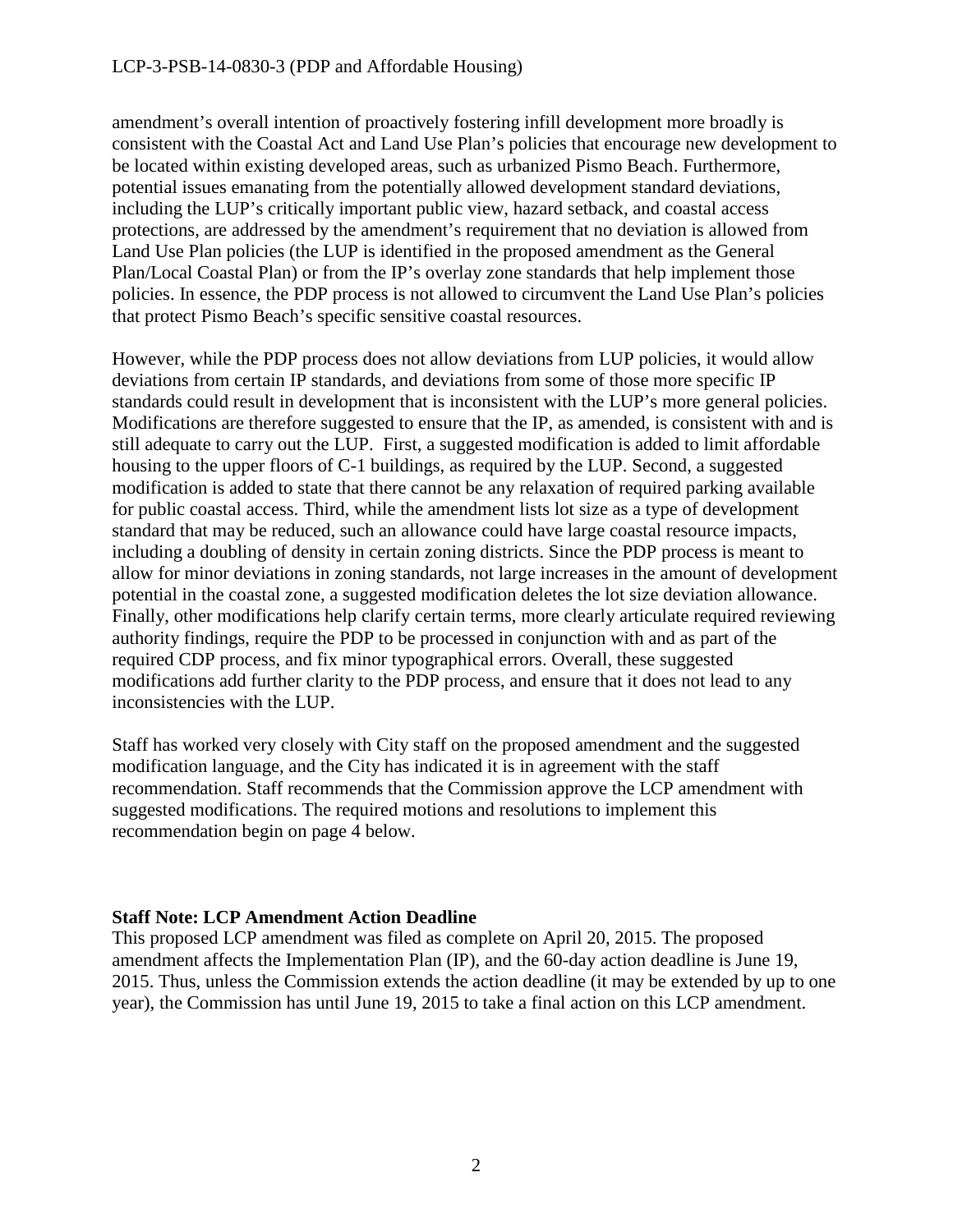# **TABLE OF CONTENTS**

# **EXHIBITS**

[Exhibit 1: Proposed IP Amendment](#page-10-0) [Exhibit 2: Proposed IP Amendment with Commission Suggested Modifications](#page-16-0)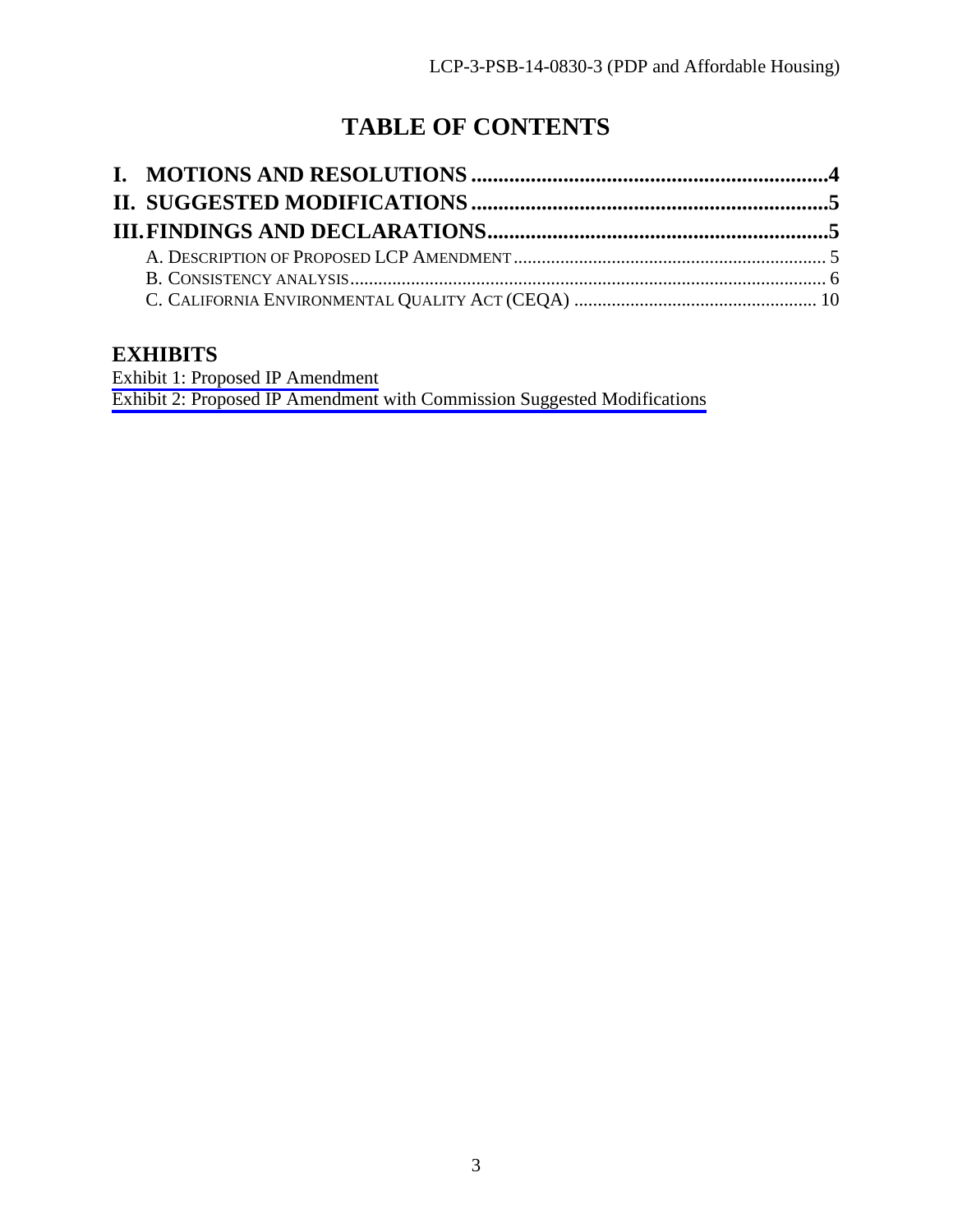# <span id="page-3-0"></span>**I. MOTIONS AND RESOLUTIONS**

Staff recommends that the Commission, after public hearing, approve the proposed LCP amendment with suggested modifications. The Commission needs to make two motions in order to act on this recommendation.

#### **A. Deny the IP Amendment as submitted**

Staff recommends a **YES** vote on the motion below. Passage of this motion will result in rejection of the IP amendment as submitted and adoption of the following resolution. The motion passes only by an affirmative vote of a majority of the Commissioners present.

*Motion: I move that the Commission reject Implementation Plan Amendment Number LCP-3-PSB-14-0830-3 as submitted by the City of Pismo Beach.* 

*Resolution: The Commission hereby denies certification of Implementation Plan Major Amendment Number LCP-3-PSB-14-0830-3 as submitted by the City of Pismo Beach and adopts the findings set forth below on grounds that the Implementation Plan amendment as submitted does not conform with, and is inadequate to carry out, the provisions of the certified Land Use Plan. Certification of the Implementation Plan amendment would not meet the requirements of the California Environmental Quality Act, as there are feasible alternatives and mitigation measures that would substantially lessen the significant adverse impacts on the environment that will result from certification of the Implementation Plan amendment as submitted.* 

#### **B. Certify the IP Amendment with Suggested Modifications**

Staff recommends a **YES** vote on the motion below. Passage of this motion will result in certification of the amendment with suggested modifications and the adoption of the following resolution and the findings in this staff report. The motion to certify with suggested modifications passes only by an affirmative vote of a majority of the Commissioners present.

*Motion: I move that the Commission certify Implementation Plan Major Amendment Number LCP-3-PSB-14-0830-3 if it is modified as suggested in this staff report.* 

*Resolution: The Commission hereby certifies Implementation Plan Major Amendment Number LCP-3-PSB-14-0830-3 to the City of Pismo Beach Local Coastal Program if modified as suggested and adopts the findings set forth in this staff report on the grounds that the Implementation Plan amendment with the suggested modifications conforms with, and is adequate to carry out, the provisions of the certified Land Use Plan. Certification of the Implementation Plan amendment if modified as suggested complies with the California Environmental Quality Act because either 1) feasible mitigation measures and/or alternatives have been incorporated to substantially lessen any significant adverse effects of the Implementation Plan on the environment, or 2) there are no further feasible alternatives and mitigation measures that would substantially lessen any significant adverse impacts on the environment that will result from certification of the Implementation Plan amendment if modified.*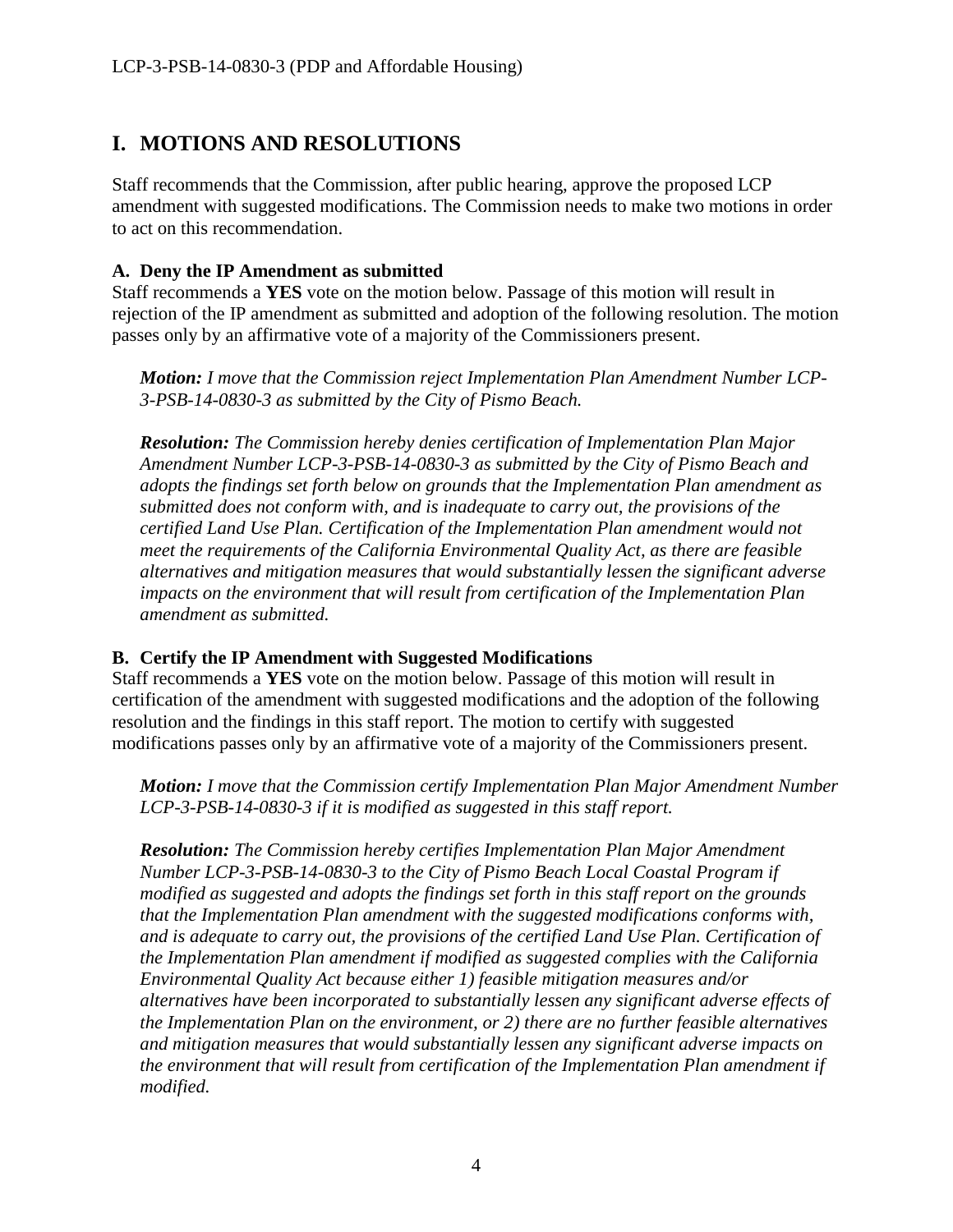# <span id="page-4-0"></span>**II. SUGGESTED MODIFICATIONS**

The Commission hereby suggests the following modifications to the proposed LCP amendment, which are necessary to make the requisite Coastal Act consistency findings. If the City of Pismo Beach accepts each of the suggested modifications within six months of Commission action (i.e., by December 12, 2015), by formal resolution of the City Council, the modified amendment will become effective upon Commission concurrence with the Executive Director's finding that this acceptance has been properly accomplished. Where applicable, text in cross-out format and text in underline format denotes proposed text to be added/deleted by the City. Text in double cross-**THE and double underline denotes text to be added/deleted by the Commission.** 

1. Amend the proposed IP amendment as shown in [Exhibit 2.](#page-16-0) 

# <span id="page-4-1"></span>**III. FINDINGS AND DECLARATIONS**

### <span id="page-4-2"></span>**A. DESCRIPTION OF PROPOSED LCP AMENDMENT**

[The City proposes a variety of amendments to the IP component of its certified LCP \(see Exhibit](#page-10-0) 1 for proposed LCP amendment text). The impetus for the proposed amendment is primarily to facilitate the development of affordable housing. First, affordable housing is proposed as a newly allowable use within the Retail Commercial (C-1) zoning district. This zoning district applies to parcels fronting major arterial streets, including Shell Beach Road (a frontage road that parallels Highways 101 and 1), as well as within the city's downtown commercial core.

Next, the amendment proposes a new Planned Development Permit (PDP) process. As stated in the amendment, the PDP's purpose is to allow greater flexibility in site planning and design than that afforded by strict application of conventional zoning regulations in order to facilitate affordable housing, more innovative and desirable projects, and the efficient use of land. The amendment lists twelve types of projects that are defined as "outstanding development" that may be allowed flexibility of certain site development standards. These outstanding developments include affordable housing, as well as development that provides additional amenities beyond that which is otherwise required by the LCP, such as additional open space, public recreational amenities, green buildings, public art, and solar panel installation. The amendment then lists the types of development standards from which outstanding development may seek flexibility, including front, side, and rear setbacks in residential zoning districts; building heights in commercial and industrial areas; parking and loading requirements; lot coverage and floor area ratio standards; and lot size and width standards; all with specified maximums on the amount of flexibility allowed. For example, while the IP normally allows a maximum of 55% lot coverage for development within the R-1 zoning district, the PDP process allows an outstanding development to potentially reach up to 75% lot coverage.

In addition, the amendment requires adherence to all applicable General Plan/Local Coastal Plan (i.e. Land Use Plan) policies, as well as all applicable standards listed in the IP's overlay zones for coastal access, floodplains, hazards protection, height limits, and views. These overlay zones provide additional standards for development located in areas of particular coastal resource concern, such as areas near the shoreline and bluffs and/or located in visually sensitive areas. For PDP approvals, the reviewing authority must make affirmative findings, including that the proposed use is allowable per the zoning district and meets all other LUP standards and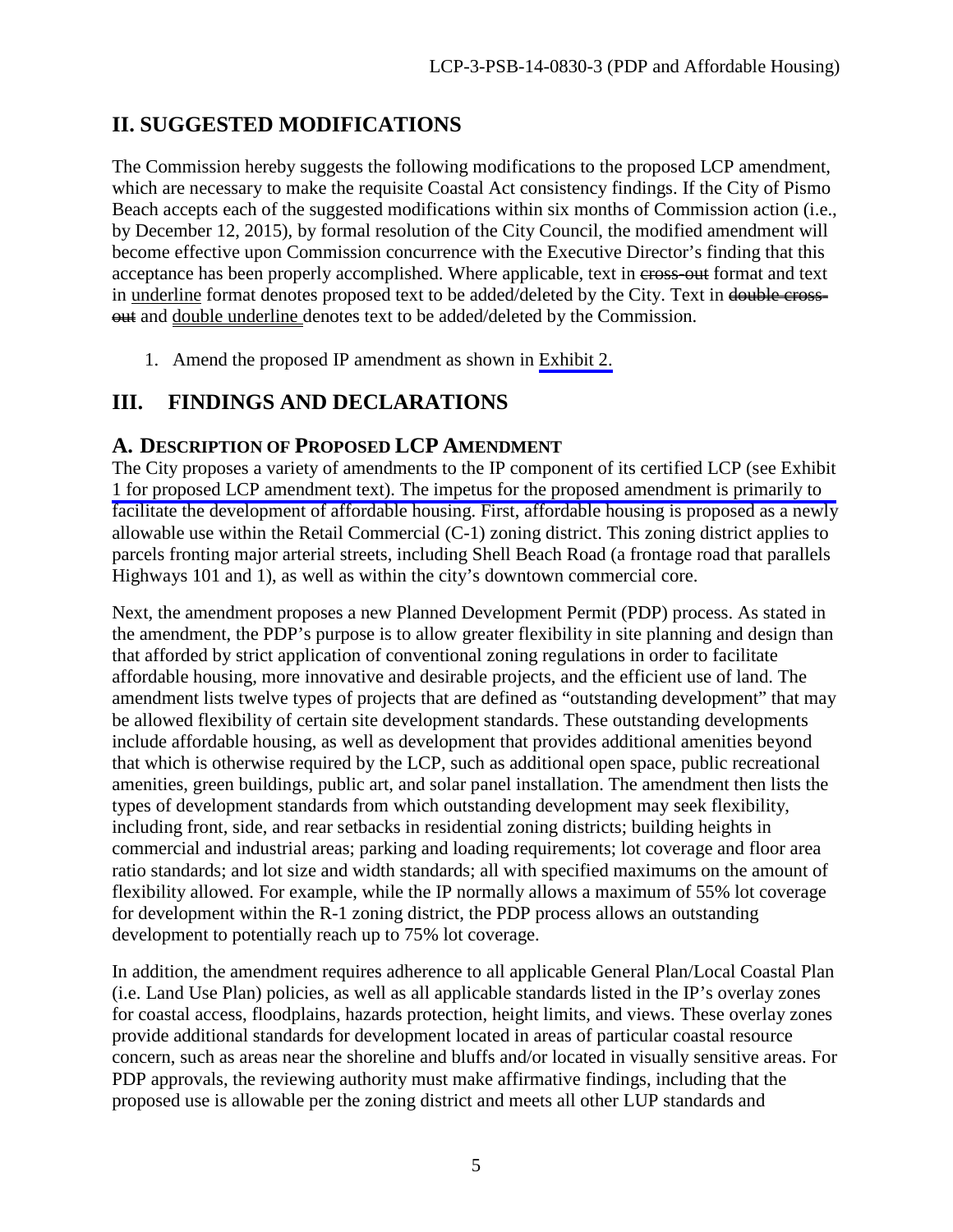applicable IP overlay standards, that there is a nexus between the outstanding development quality and the development standard flexibility being sought, that the development standards have been varied to the minimum extent necessary in order to facilitate the outstanding quality of the development project, and that the project's design and configuration do not negatively impact coastal resources. Finally, the amendment adds a definition of "coastal resources" to the IP.

Please see [Exhibit 1](#page-10-0) for the proposed IP amendment text.

### <span id="page-5-0"></span>**B. CONSISTENCY ANALYSIS**

#### **Applicable Land Use Plan Policies**

The proposed amendment affects the IP component of the City of Pismo Beach LCP. The standard of review for IP amendments is that they must be consistent with and adequate to carry out the policies of the certified Land Use Plan (LUP).

The proposed amendment primarily affects the IP's siting and design standards, including those for height, lot coverage, setback, and parking. As such, the amendment affects LCP policies pertaining to allowable land uses, public view protection, public coastal access, and hazards avoidance. Applicable LUP policies include:

#### *Land Use Element Policy LU-2: Residential Uses*

*Residential land uses include the categories of Low, Medium and High density. Specific policies for residential uses are: a. Variety of Residential Land Uses Encouraged In order to provide a variety of housing choices for all income groups and create residential areas with distinctive identity a wide variety of densities and housing types shall be encouraged.* 

### *Land Use Element Policy LU-5: Commercial Uses*

 *b. Secondary Residential Uses Encouraged Residential uses are encouraged on upper floors in all commercial areas. Secondary residential use may be required in selected areas. See also: Design Element D-2 Building and Site Design Criteria.* 

#### *Safety Element Policy S-3: Bluff Setbacks*

*All structures shall be set back a safe distance from the top of the bluff in order to retain the structures for a minimum of 100 years, and to neither create nor contribute significantly to erosion, geologic instability or destruction of the site or require construction of protective devices that would substantially alter natural landforms along bluffs and cliffs.* 

*The City shall determine the required setback based on the following criteria:* 

*a. For development on single-family residential lots subdivided prior to January 23, 1981, the minimum bluff setback shall be 25 feet from the top of the bluff (bluff-top is defined as the point at which the slope begins to change from near horizontal to more vertical). A geologic investigation may be required at the discretion of the City Engineer, and a greater setback may be applied as the geologic study would warrant.*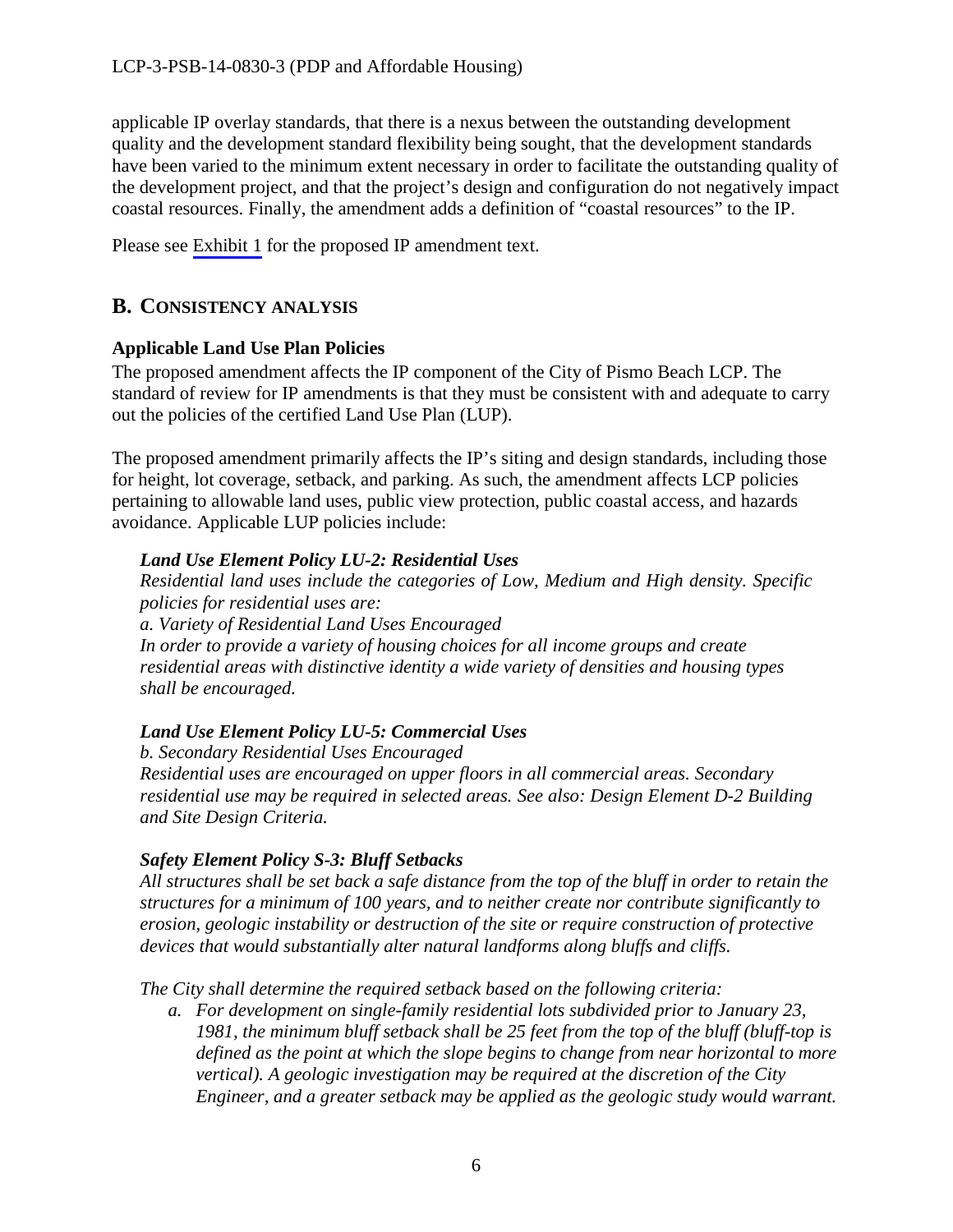*b. For all other development, a geologic study shall be required for any development proposed.* 

#### *Parks, Recreation, and Access Element Policy PR-23: Lateral Bluff-Top Open Space and Access Required*

*Bluff-Top Access Dedication---To ensure public safety, provide for protection of fragile ocean bluff-tops, and permit enjoyment by the public of oceanfront amenities and recreation, all development on the bluff edge should be required to dedicate in fee or by an easement in perpetuity a bluff-top conservation and public access zone. The width of the area to be dedicated shall be a distance equal to the estimated 100-year bluff retreat plus a minimum of 25 feet additional inland from that line. In certain areas the width of the bluff-top dedication should be greater as provided in the land use element. Existing single-family lots on the bluff*  less than 10,000 feet in area are exempted from requirements of dedication of the bluff-top *area, if another lateral public access route (beach, sidewalk or separate path) is or will be available nearby so as to provide for continuity of the Coastal Trail. The extent of the bluff retreat shall be determined through a site-specific geological study conducted by a qualified registered geologist. The dedication should be made to the City of Pismo Beach or other appropriate public agency as determined by the city.* 

*Encroachments into the bluff-top conservation and lateral access zone shall be limited to roadway extensions which incorporate public parking opportunities. Such encroachments shall not extend more than a depth of 35 feet into the conservation and public access zone. Development of structures shall be prohibited within the zone, except for public amenities such as walkways, benches, and vertical beach access stairs. Landscaping and irrigation of these areas shall be designed to avoid or minimize bluff-top erosion problems. (See also Land Use Policies B-3, C-2, D-5, E-6, F-3, G-7, H-10 and J-3.)* 

#### *Design Element Policy D-23: U.S. 101 Freeway*

*The U.S. 101 Freeway, also known as E1 Camino Real, is hereby designated as a Pismo Beach scenic highway. The portion of this highway within Pismo Beach provides travelers with the only ocean view between the Golden Gate Bridge (San Francisco) and Gaviota, a distance of over 300 miles. The scenic views include the City and ocean on one side and the Pismo Foothills on the other. To implement this policy the City shall:* 

- *a. Request CALTRANS to designate the U.S. 101 Freeway as a state Scenic Highway.*
- *b. Request San Luis Obispo County to designate the U.S. 101 Freeway as a County Scenic Highway.*
- *c. Require design review of all projects within 200 feet of the edge of the CALTRANS right-of-way for their visual qualities as seen from the road.*
- *d. Require that new commercial signs, sound walls and other new developments be modified in height, size, location or design so that existing "blue water" ocean views from U.S. Highway 101 will not be blocked, reduced or degraded; the same policy shall also apply with respect to existing open views from U.S. Highway 101 to the scenic upper slopes, generally above the 200 ft. contour, which provide the visual backdrop for the City. Exceptions will be allowed only for 1) residential or visitor serving commercial structures where no other use of the property is feasible, and 2)*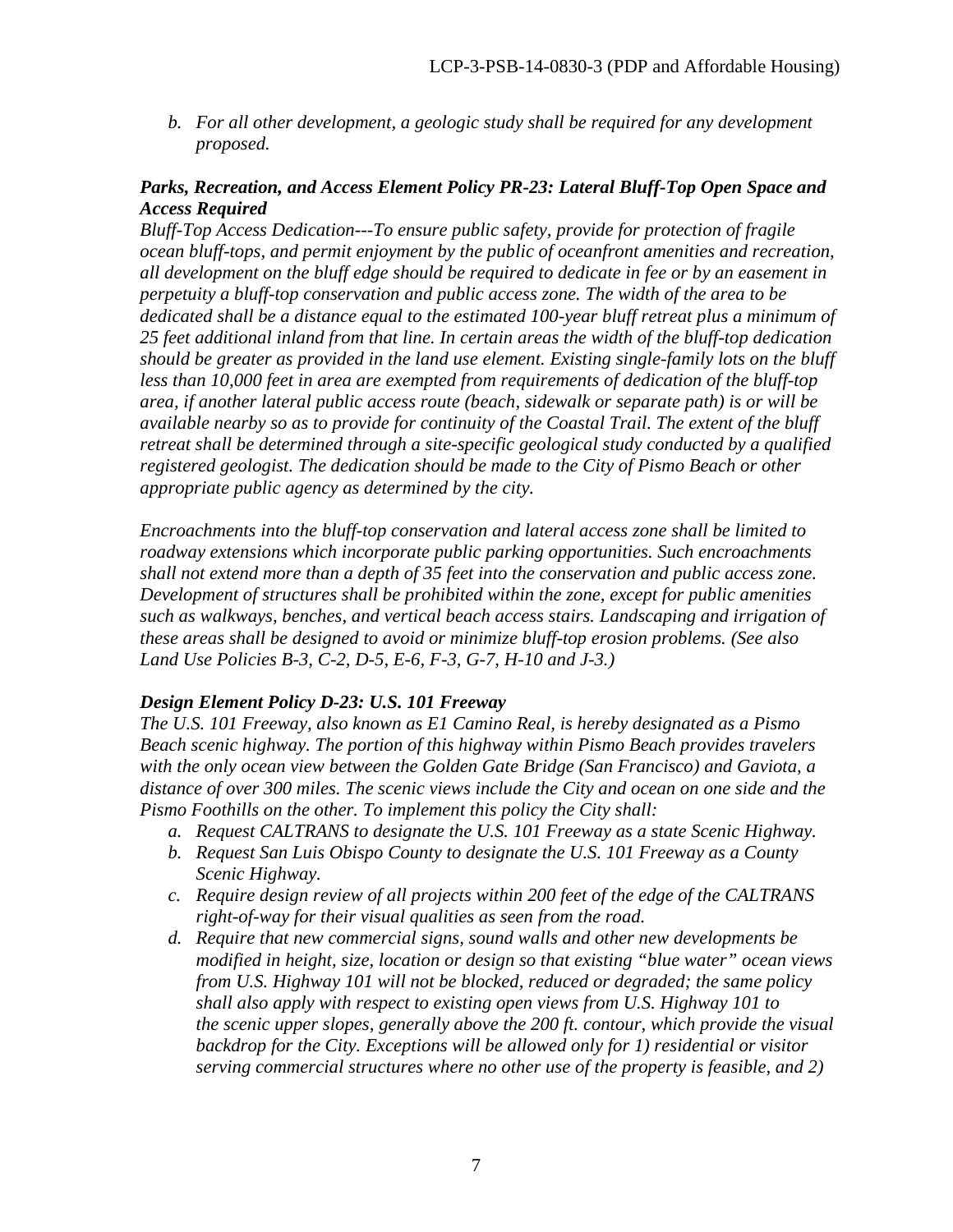*signs, utility structures and public buildings where there is no feasible alternative and all appropriate mitigation measure are applied to minimize adverse visual impacts.* 

The certified Land Use Plan includes numerous policies that specify the types of uses allowed and the required coastal resource protection standards they must meet. First, the LUP's Land Use Element encourages a broad range of housing opportunities for people of various income levels in order to create distinctive, diverse neighborhoods. Housing is designated as an allowable use in areas with residential land use designations, but also is allowed within commercial areas as long as the residential units are located on the upper floors of a mixed-use building. This requirement ensures that mixed-use development is fostered within the city's walkable, denser commercial districts, including downtown, but not at the expense of Coastal Act and Land Use Plan priority visitor-serving commercial development.

Finally, all development must meet the LUP's coastal resource protection standards, including those for hazards avoidance, coastal access, and visual resources protection. For example, development must be set back from coastal bluffs for 100 years' worth of erosion, or a minimum of 25 feet. In some parts of the coastal zone, development must be set back from the bluff edge a minimum of an additional 25 feet in order to allow for a blufftop conservation and public access zone, an LUP-envisioned recreation area that extends laterally along the edge of the City's bluffs. Finally, the LUP designates Highway 101 as a scenic highway, and prohibits new development from blocking, reducing, or degrading existing blue water views of the ocean from the highway. A proposed development's height, size, location, and design must be modified to ensure conformance with this critically important LUP visual protection performance standard. Therefore, the LUP designates housing, particularly affordable housing, as an important land use within the coastal zone, and then offers a series of standards that all development must meet in order to implement Coastal Act requirements.

#### **Analysis**

 $\overline{a}$ 

The proposed IP amendment is mostly in conformance with and generally adequate to implement the Land Use Plan's policies. First, the amendment's primary impetus to encourage affordable housing is consistent with both Land Use Plan and Coastal  $Act<sup>1</sup>$  $Act<sup>1</sup>$  $Act<sup>1</sup>$  policies, since both seek to ensure that affordable housing is provided within the coastal zone. Furthermore, the amendment's overall intention of proactively fostering infill development more broadly is consistent with the Coastal Act and Land Use Plan's policies that encourage new development to be located within existing developed areas. Pismo Beach is an existing urbanized city where development, in general, does not implicate certain sensitive coastal resources, such as agriculture, as is the case in more rural locales. Thus, the proposed PDP's general tenet of encouraging affordable housing within the City's urban neighborhoods is consistent with the LUP.

<span id="page-7-0"></span><sup>&</sup>lt;sup>1</sup> While not a legal standard of review for this IP amendment, Coastal Act Section 30604(f) states: "The commission shall encourage housing opportunities for persons of low and moderate income," and Coastal Act Section 30604(g) states: "The Legislature finds and declares that it is important for the commission to encourage the protection of existing and the provision of new affordable housing opportunities for persons of low and moderate income in the coastal zone."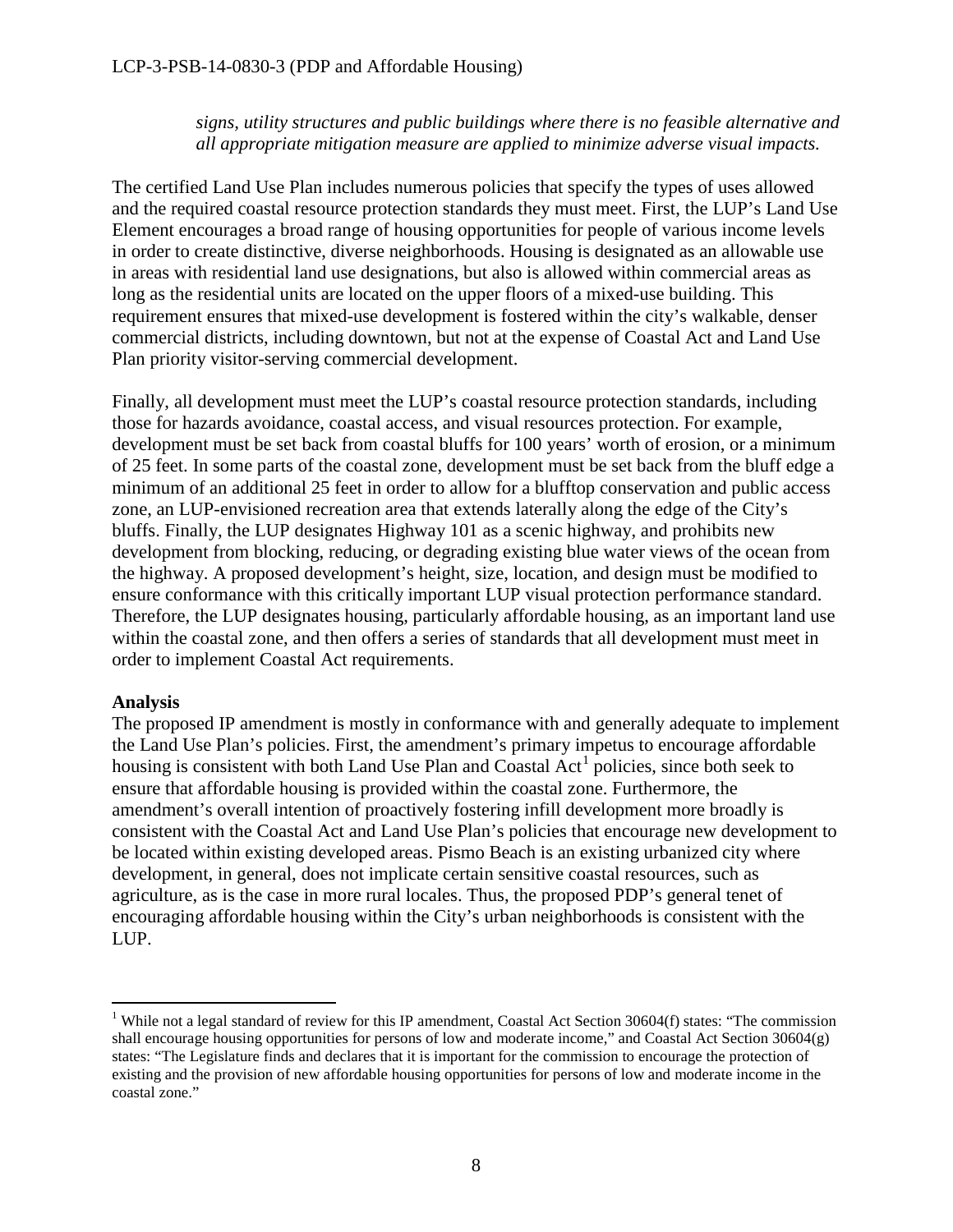Furthermore, potential issues emanating from the potentially allowed development standard deviations, including the critically important public view, hazard setback, and coastal access provisions discussed previously, are addressed by the amendment's requirement in Section 17.121.035(A) that "[t]he Planned Development Permit shall not be considered for flexibility of standards and/or requirements specified in Sections 17.066 (Coastal Access Overlay Zone), 17.075 (Floodplain Overlay Zone), 17.078 (Hazards and Protection Overlay Zone), 17.081 (Height Limitations Overlay Zone), 17.096 (View Consideration Overlay Zone), or any development standards specified in the General Plan/Local Coastal Plan." The General Plan/Local Coastal Plan referenced in this section is the City's LUP, so this provision effectively prohibits deviation from Land Use Plan policies or from the IP's overlay zone standards that help implement those policies. For example, while the PDP process allows for reductions in front and rear setbacks, the project must still meet the LUP's minimum 100-year/25-foot bluff setback requirement. In addition, while projects may be allowed a minor increase in height, they must still be found consistent with the LUP's Highway 101 blue water view protections. In essence, the PDP process is not allowed to circumvent the Land Use Plan's policies that protect Pismo Beach's specific sensitive coastal resources. Additionally, the amendment requires the reviewing authority to make findings that the development standard has been varied to the minimum extent necessary to facilitate the outstanding development, and that there is a nexus between the proposed development and the flexibility being sought. These provisions will ensure that the PDP process is being used in a manner that facilitates projects that provide bona fide public benefits and therefore will prevent any potential abuse of the process.

However, certain modifications are necessary in order to ensure complete LUP consistency. First, while the amendment proposes to allow affordable housing in the C-1 zoning district, it does not explicitly prohibit housing on the ground floor of C-1 buildings. The LUP allows housing within commercial areas, but reserves the ground floor for commercial uses. While the requirement of 17.121.035(A) that PDPs cannot deviate from the LUP would prevent approval of affordable housing on the ground floors buildings in the C-1 zone, not stating this explicitly in the amendment could lead to some confusion about what is allowed in the C-1 zone. Therefore, a suggested modification is added to limit affordable housing to the upper floors of C-1 buildings.

Second, while the PDP process allows for a reduction in required parking as a type of development standard that may be relaxed, such a reduction could lead to loss of spaces for public coastal access, inconsistent with LUP policies that require public access parking and that maximize coastal access. Therefore, a suggested modification is added to state that parking may be reduced, but there cannot be any relaxation of required parking available for public coastal access.

Third, while the amendment lists lot size as a type of development standard that may be reduced, such an allowance could have large coastal resource impacts due to increases in density. For example, the amendment proposes to potentially allow a reduction in minimum lot area to 10,000 square feet in the R-4 (Hotel-Motel and Visitor Serving) zoning district, where the IP ordinarily requires 20,000-square-foot minimum lot sizes. The PDP process could therefore be used to double allowable density. Since the PDP process is meant to allow for minor deviations in zoning standards, not large increases in the amount of development potential in the coastal zone, a suggested modification deletes the lot size deviation allowance.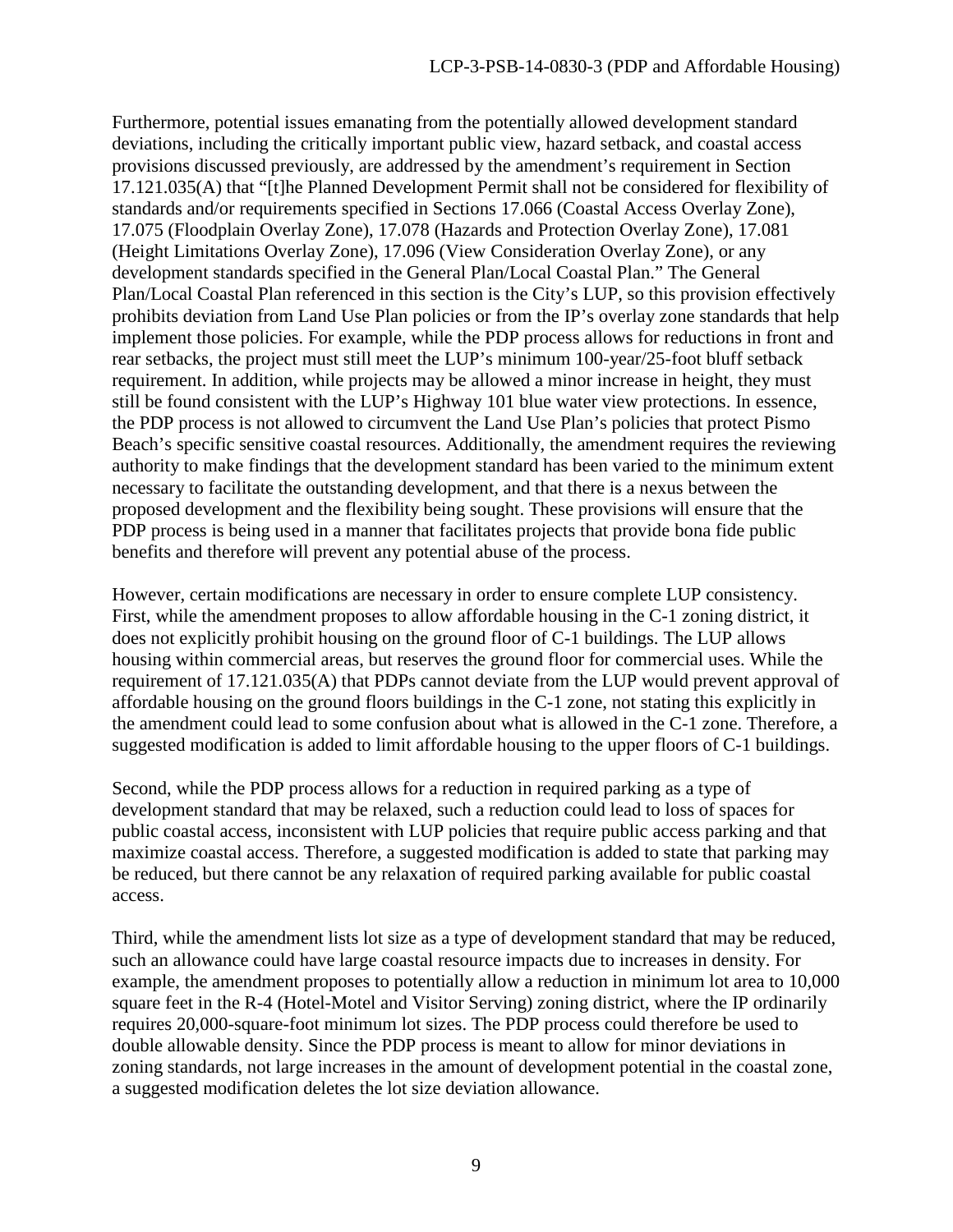Fourth, two suggested modifications help clarify certain terms, including the types of public recreational amenities, community benefits, and green build project components that may qualify as outstanding development. Other modifications more clearly articulate required reviewing authority findings (including that the PDP approval offers a greater public benefit than would be otherwise required by the underlying zoning requirements, and that the project meets all applicable Land Use Plan and overlay zone requirements), require the PDP to be processed in conjunction with and as part of the required CDP process, and fix minor typographical errors. Overall, these suggested modifications add further clarity to the PDP process, and ensure that it is consistent with the LUP. See **[Exhibit 2](#page-16-0)** for the Commission's proposed modifications.

As modified, the proposed IP amendment is consistent with and adequate to carry out the policies of the certified Land Use Plan.

## <span id="page-9-0"></span>**C. CALIFORNIA ENVIRONMENTAL QUALITY ACT (CEQA)**

Section 21080.9 of the California Public Resources Code (within CEQA) exempts local government from the requirement of preparing an environmental impact report (EIR) in connection with its activities and approvals necessary for the preparation and adoption of a local coastal program. Therefore, local governments are not required to prepare an EIR in support of their proposed LCP amendments, although the Commission can and does use any environmental information that the local government submits in support of its proposed LCPA. The Commission's LCP review and approval program has been found by the Resources Agency to be the functional equivalent of the environmental review required by CEQA, pursuant to CEQA Section 21080.5. Therefore the Commission is relieved of the responsibility to prepare an EIR for each LCP amendment.

Nevertheless, the Commission is required, in approving an LCP amendment submittal, to find that the approval of the proposed LCP, as amended, does conform with certain CEQA provisions, including the requirement in Section 21080.5(d)(2)(A) that the amended LCP will not be approved or adopted as proposed if there are feasible alternative or feasible mitigation measures available that would substantially lessen any significant adverse impact which the activity may have on the environment. See also, CEQA Guidelines Sections 13542(a), 13540(f), and 13555(b).

The City's LCP amendment consists of an Implementation Plan (IP) amendment. As part of its local action on the subject LCP amendment, the City of Pismo Beach prepared an Initial Study and a Negative Declaration. The Commission incorporates its findings on Land Use Plan conformity into this CEQA finding as if it is set forth in full. As discussed herein, the Implementation Plan amendment as originally submitted does not conform with and is not adequate to carry out the policies of the certified LUP. The Commission, therefore, has suggested modifications to bring the Implementation Plan amendment into full conformance with the certified Land Use Plan. As modified, the Commission finds that approval of the LCP amendment will not result in significant adverse environmental impacts within the meaning of CEQA. Absent the incorporation of these suggested modifications to effectively mitigate potential resource impacts, such a finding could not be made.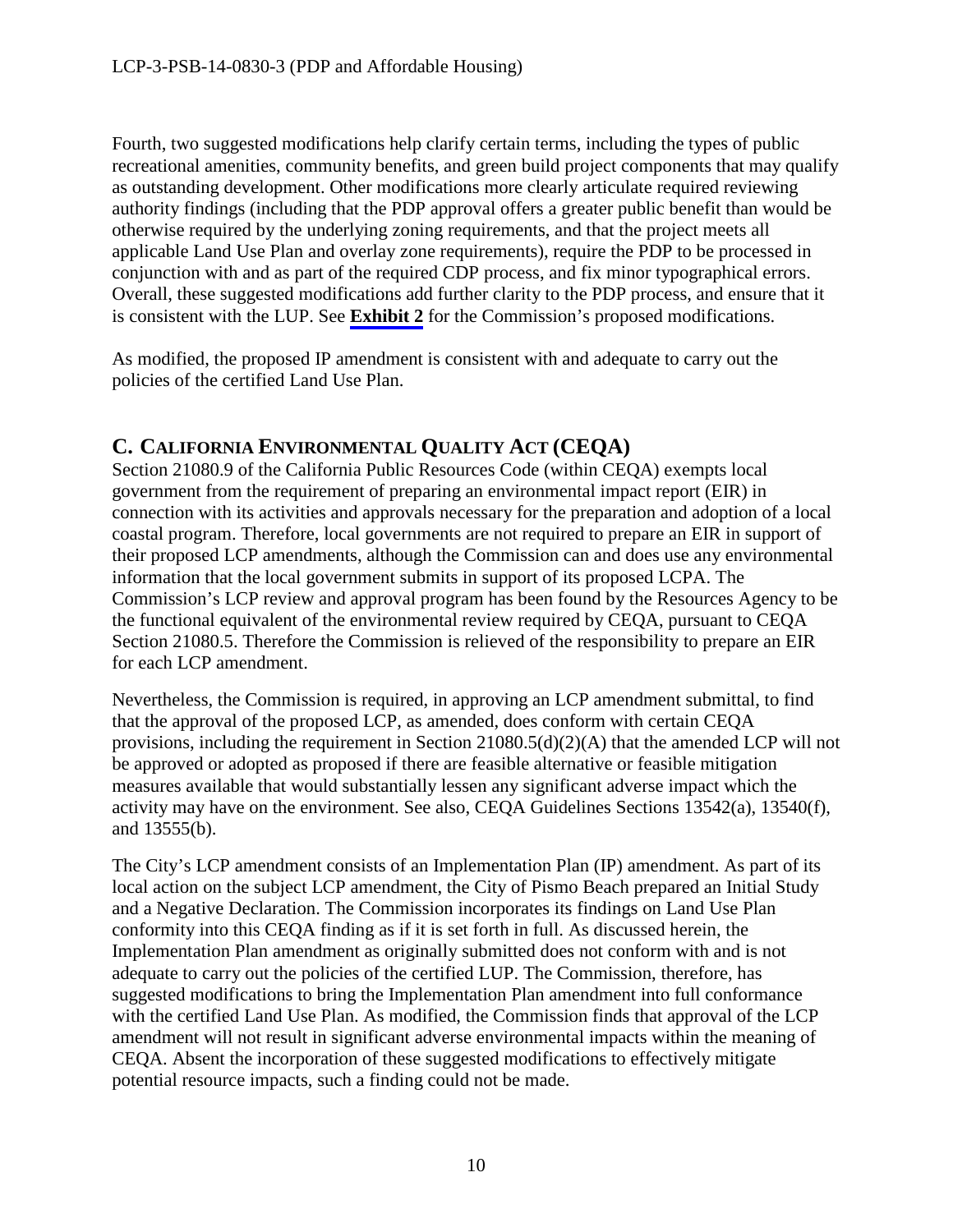#### **ORDINANCE NO. O-2014-005**

#### <span id="page-10-0"></span>AN ORDINANCE OF THE CITY COUNCIL OF THE CITY OF PISMO BEACH ADDING TO AND AMENDING OFTHE PISMO BEACH MUNICIPAL CODE TITLE 17, THE 1983 ZONING CODE/LOCAL COASTAL LAND USE PROGRAM SECTIONS 17.042.020C, 17.121.035 REGARDING PLANNED DEVELOPMENT PERMITS AND SECTION 17,006,0280 CREATING A COASTAL RESOURCES DEFINITION.

WHEREAS, the City of Pismo Beach initiated amendments to Municipal Code Title 17 1983 Zoning Code/Local Coastal Land Use program related to the project noted above; and

WHEREAS, a duly-noticed Planning Commission public hearing on the project was held on November 27, 2012; and

WHEREAS, a duly-noticed City Council public hearing on the project was held on April 16, 2013, March 4, 2014, and April 15, 2014; and

WHEREAS, the City Council approved a Negative Declaration for the Project with the adoption of Resolution No. R-2014-020.

NOW, THEREFORE, BE IT ORDAINED by the Pismo Beach City Council as follows:

#### **SECTION 1. FINDINGS**

The City Council makes the following findings:

The amendments (the Project) are consistent with the goals and policies of the General  $1.$ Plan/Local Coastal Program; specifically Housing Element Policies HE-13, 16, 17, 20, 31 and 33.

The Project consists of amendments to the Pismo Beach Municipal Code Title 17 1983  $2.$ Zoning Ordinance and Local Coastal Program.

An Environmental Initial Study was completed and a Negative Declaration approved for 3. the Project and the City Council therefore finds that no further study is needed.

4. The Project is consistent with the Coastal Act.

#### **SECTION 2. ACTION**

The City Council does hereby:

Certify that the amendments to the Local Coastal Program are intended to be carried  $1.$ out in a manner fully in compliance with Division 20 of the Public Resources Code, otherwise known as the Coastal Act.

Approve the Project as attached hereto as Exhibit A and incorporated hereto and  $2.$ incorporated herein by reference.

# ALCENTIN

SEP 1 8 2014

CALIFORNIA COASTAL COLUMBIA Proposed IP Amendment) LCP-3-PSB-14-0830-3-(PDP and Affordable Housing) Page 1 of 6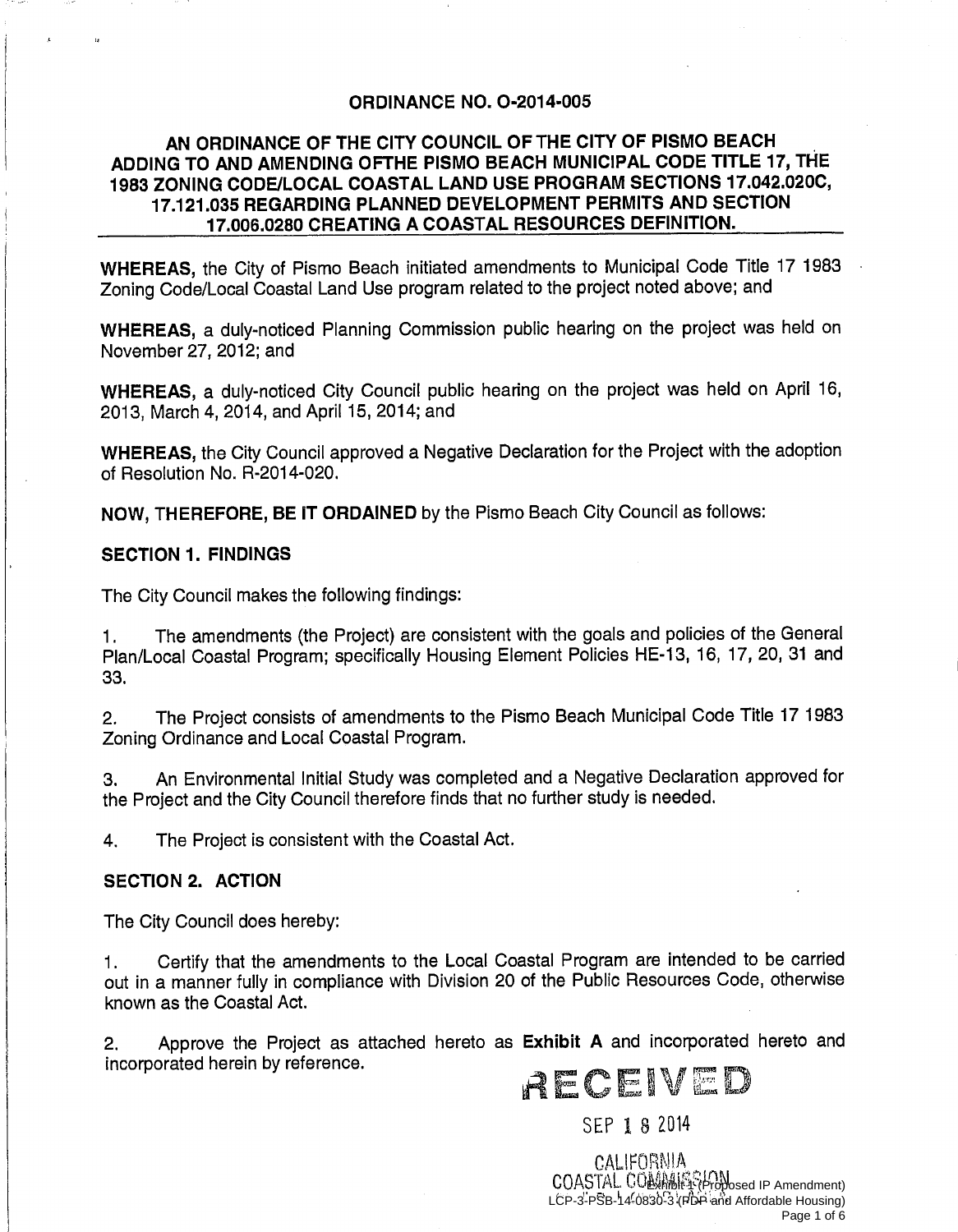Directs staff to forward the amendments to the Local Coastal Program (LCP) to the  $3.$ California Coastal Commission for certification following approval of the second reading. The LCP amendments shall take effect immediately upon Coastal Commission certification, consistent with Public Resources Code Sections 30512, 30513, and 30519.

**INTRODUCED** at a regular meeting of the City Council held this 15th day of April, 2014, on motion of Council Member Waage, seconded by Council Member Howell, and on the following roll call vote, to wit:

Council Members: Waage, Howell, Higginbotham **AYES:** 3

**NOES:**  $\mathbf{0}$ **Council Members:** 

**Council Members: Reiss, Vardas ABSENT:**  $\mathbf{2}$ 

**Council Members: ABSTAIN:**  $\Omega$ 

**UPON MOTION OF Mayor Pro Tem Waage, seconded by Council Member Vardas the** foregoing resolution was passed, approved and adopted by the City Council of the City of Pismo Beach this 6<sup>th</sup> day of May 2014, by the following roll call vote:

3 Council Members Waage, Vardas, Higginbotham **AYES:** 

**NOES:** 0 2 Council Members Howell, Reiss **ABSENT: ABSTAIN:**  $\Omega$ 

**APPROVED:** 

**Shelly Higginboti** Mayor

**APPROVED AS TO FORM:** 

David Fletshman **City Attorney** 

**ATTEST:** 

Elaina Cano, CMC **City Clerk**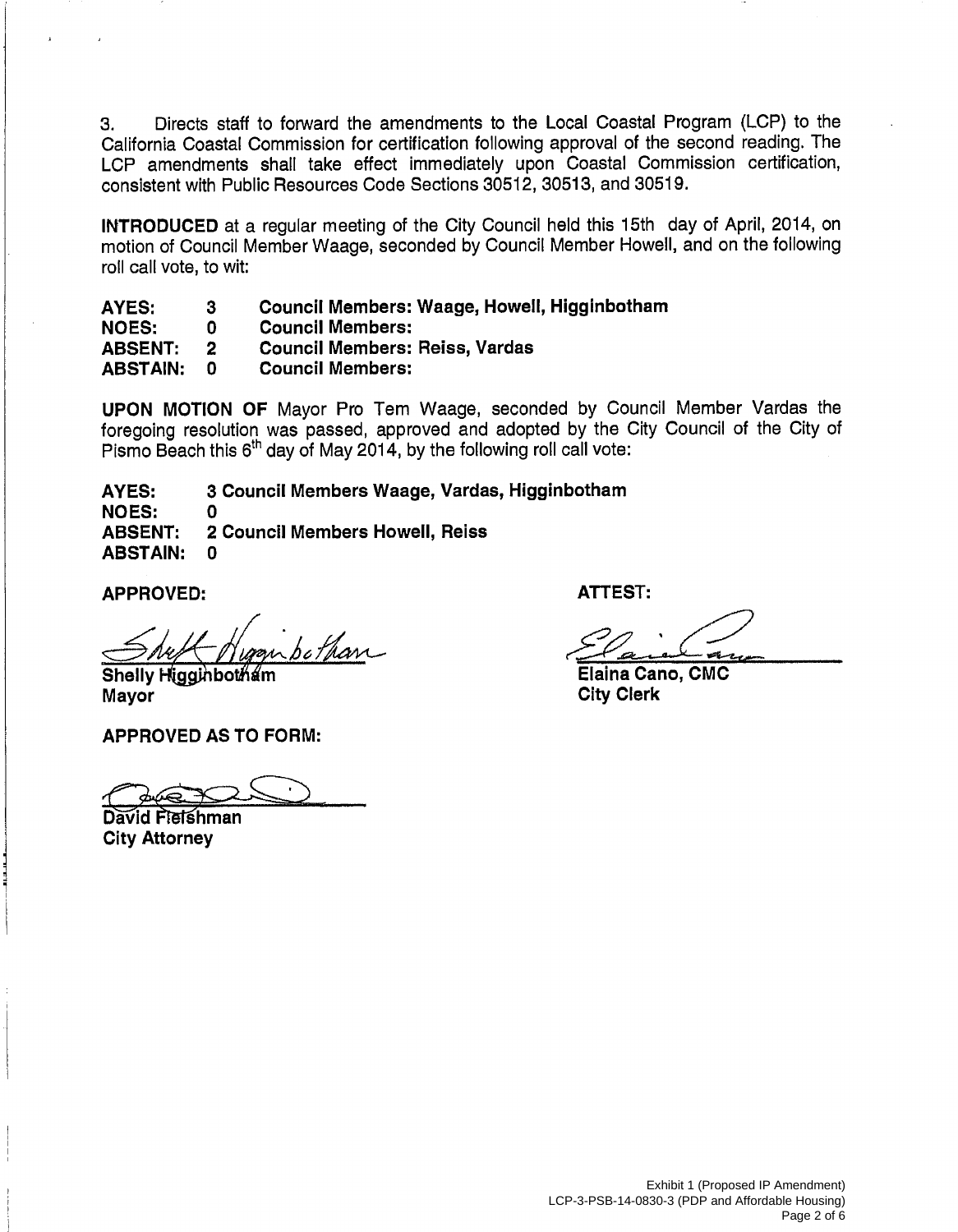#### **Exhibit A**

Added Ordinance Language, indicated by Italics and Underlining Language added as a result of California Commission staff recommendation, indicated by **Bold Italics and Underlining** 

#### **Definitions** 17.006

17.006.0280 Coastal Resources. Include but are not limited to public access and public access facilities and opportunities, recreation areas and recreational facilities and opportunities (including for recreational water-oriented activities), public views, natural landforms, marine resources, watercourses (e.g., rivers, streams, creeks, etc.) and their related corridors, water bodies, (e.g" wetlands, estuaries, lakes, etc.) and their related uplands, ground water resources, biological resources, environmentally sensitive habitat areas, agricultural lands, and archaeological or paleontological resources.

17.042.020 Permitted Uses

C. Affordable housing as a secondary use.

#### 17.121.035 - Planned Development Permit

- A. The Planned Development Permit is intended to provide a process for allowing greater flexibility in site planning and design than afforded by the general development standards of this Zoning Code, to encourage more innovative and desirable projects, workforce, affordable and senior housing, development of non-conforming lots, and efficient use of land than may be possible through strict application of conventional zoning regulations. The Planned Development Permit shall not be considered for flexibility of standards and/or requirements specified in Sections 17.066 (Coastal Access Overlay Zone), 17.075 (Floodplain Overlay Zone), 17.078 (Hazards and Protection Overlay Zone), 17.081 (Height Limitations Overlay Zone), 17.096 (View Consideration Overlay Zone). or any development standards specified in the General Plan/Local Coastal Plan.
- B. Applicability. Planned Development Permits may be authorized for any outstanding development project in any zoning district. While subject to the City's health and safety standards specified in the International Building code, flexibility of the application of following Zoning Code development standards may be considered up to the limits **identified in this Section:** 
	- 1. Structure location and setbacks, yard areas, and open spaces in the R-1, R-2, R-3, R-4. R-R zoning districts subject to the indicated limits:
		- Front setback may be reduced to 10% of the lot depth but no less than 5'. a.
		- Side setback may be reduced to 7% of the lot width but no less than 3'. b.
		- Street side setback shall be a minimum of 7'.  $\overline{C}$ .
		- Rear setback may be reduced to 7% of the lot depth. d.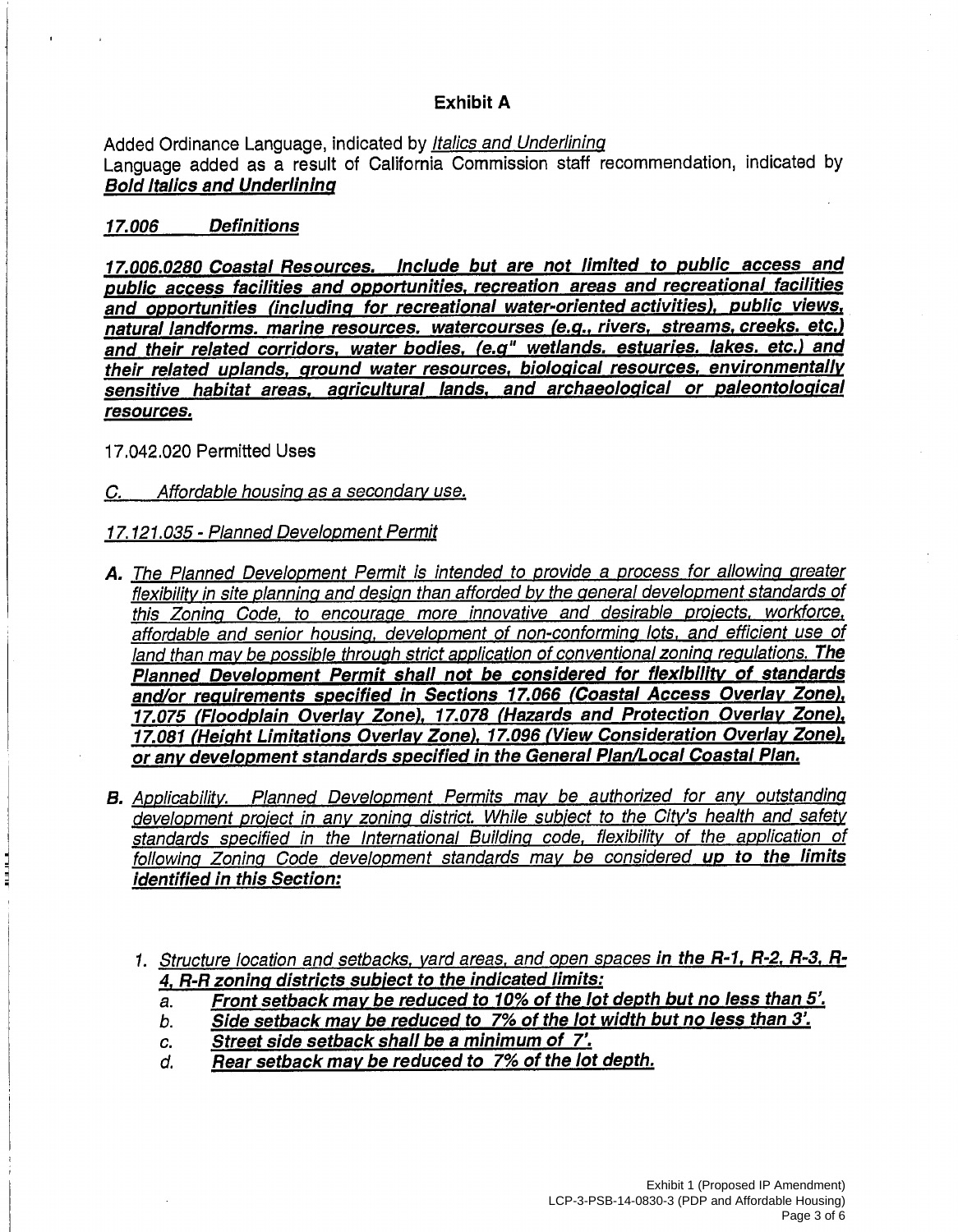- 2. Building height may exceed 20% of the maximum specified in General Plan Policy D-2a for 50% of the building footprint. This exception, inclusive of exceptions to building heights specified in Section 17.102.010, can only be considered for development in the Downtown Commercial Core Planning area and General Plan/Local Coastal Plan areas designated for Commercial. Resort Commercial. Public/Semi Public and Industrial land uses.
- 3. Parking and loading requirements, ingress and egress location; parking requirements may be reduced up to 50% from those specified in Section 17.108.020. Loading requirements, ingress, and egress may be determined by the Planning Commission.
- 4. Fences, walls and screening noted in Section 17.102.120 (1 and 2) may be exceeded by up to  $50\%$ .
- 5. Landscaping requirements may be no less than 15% of a total lot area in residential zones and 7% of a lot area in commercial or other zoning districts.
- 6. Lot coverage not to exceed:
	- $R-1$ ,  $R-2$ ,  $R-3$ ,  $R-4$ , and  $R-R$  zoning districts  $-75%$ . a.
	- $C-1$ ,  $C-2$  and G zoning districts  $-90\%$ . b.
	- C-M zoning district 50%. C.
- 7. Total building area/Floor area ratio as follows:
	- R-1 zoning district 86% of the first 2,700 square feet of lot area plus 70% a. percent of any lot area in excess of 2,700 square feet,
	- R-2 zoning district 90% for multi-family housing, single-family houses b. shall be the same as the R-1 zoning district.
	- R-3, R-4 and R-R zoning districts 135% except that single family houses C. shall be the same as the R-1 zoning district.
	- C-1, C-2 and G zoning districts 220%. d.
	- C-M zoning district 70%. e.
- 8. Lot size
	- R-1, R-2, R-3 and R-R zoning districts No less than 3,500 square feet.  $a.$
	- R-4 zoning district No less than 10,000 square feet. Ь.
	- C-M zoning district No less than 7.000 square feet.  $\overline{c}$ .
- 9. Lot width
	- $R-1$ ,  $R-2$ ,  $R-3$  and  $R-R No$  less than 40' a.
	- $C-M No$  less than  $50'$ b.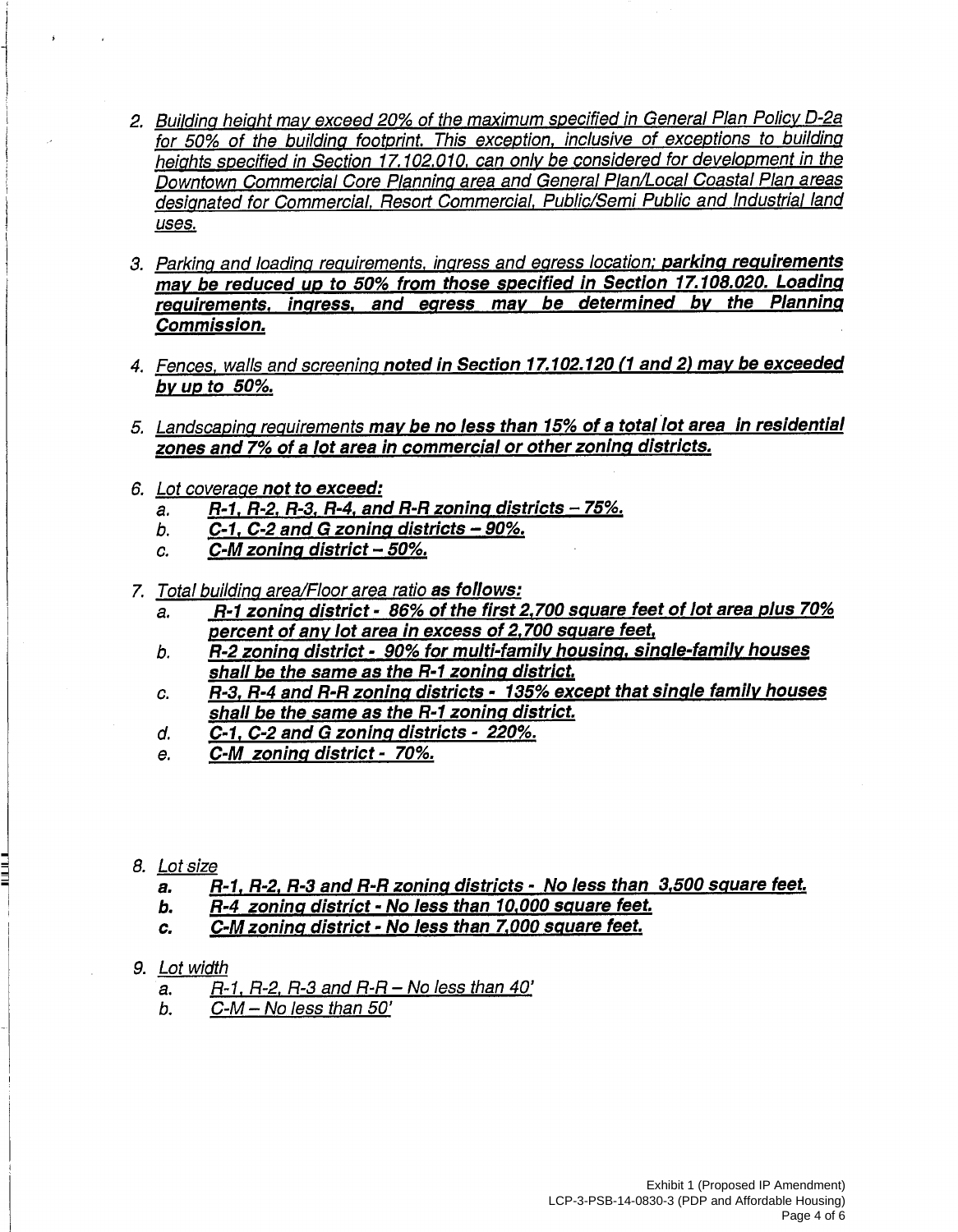- C. Outstanding Development Qualifications. The qualifications for outstanding development will include one of the following for each request for flexibility of any single development standard:
	- 1. For non-residential development:

a. Additional and improvement of open space exceeding 15% of the required Zoning Code minimum.

b. A public recreational amenity.

c. An enhanced pedestrian, bicycle, and/or vehicle connectivity element exceeding the minimum established by the Municipal Code.

d. On-site public art subject to City approval as a part of the Planned Development Permitting process.

e. Solar panel installation.

f. Building construction that meets or exceeds provisions outlined in Title 24: Energy Efficiency Standards for Residential and Nonresidential Buildings.

a. Workforce, affordable and senior housing residential dwelling units as a part of a mixed use project.

h. Other community benefits.

- 2. For residential development:
	- a. Addition of a secondary dwelling unit.

b. Solar panel installation

c. Green build project components

d. Construction of workforce, affordable or senior housing

- D. Project Review. Each Planned Development Permit application shall be analyzed by the Director to determine the implications of the proposed changes of site design standard, and to ensure that the application will result in an exemplary project characterized by more efficient and environmentally sensitive use and development of land than would otherwise be achieved utilizing standard development requirements. The application shall also be reviewed to verify that the project is otherwise consistent with all other applicable provisions of this Zoning Code. The Director shall prepare a report and recommendation on the proposal to the Planning Commission.
- E. Notice and hearings. The Planning Commission shall hold a public hearing in compliance with Section 17,121,210. The Planning Commission may approve or disapprove the **Planned Development Permit.**
- F. Findings, decision, conditions. The Planning Commission shall identity findings upon which the decision to approve or deny the Planned Unit Development Permit. The Planning Commission may approve a Planned Development Permit application with or without conditions, if all of the following findings are made:
	- 1. The proposed use is a permitted or conditional use within the applicable zoning district and complies with all applicable provisions of this Zoning Code that are not the subject of the Planned Development Permit application:
	- 2. The proposed use is consistent with the General Plan/Local Coastal Plan;
	- 3. The approval of the Planned Development Permit for the proposed use is in compliance with the California Environmental Quality Act (CEQA); and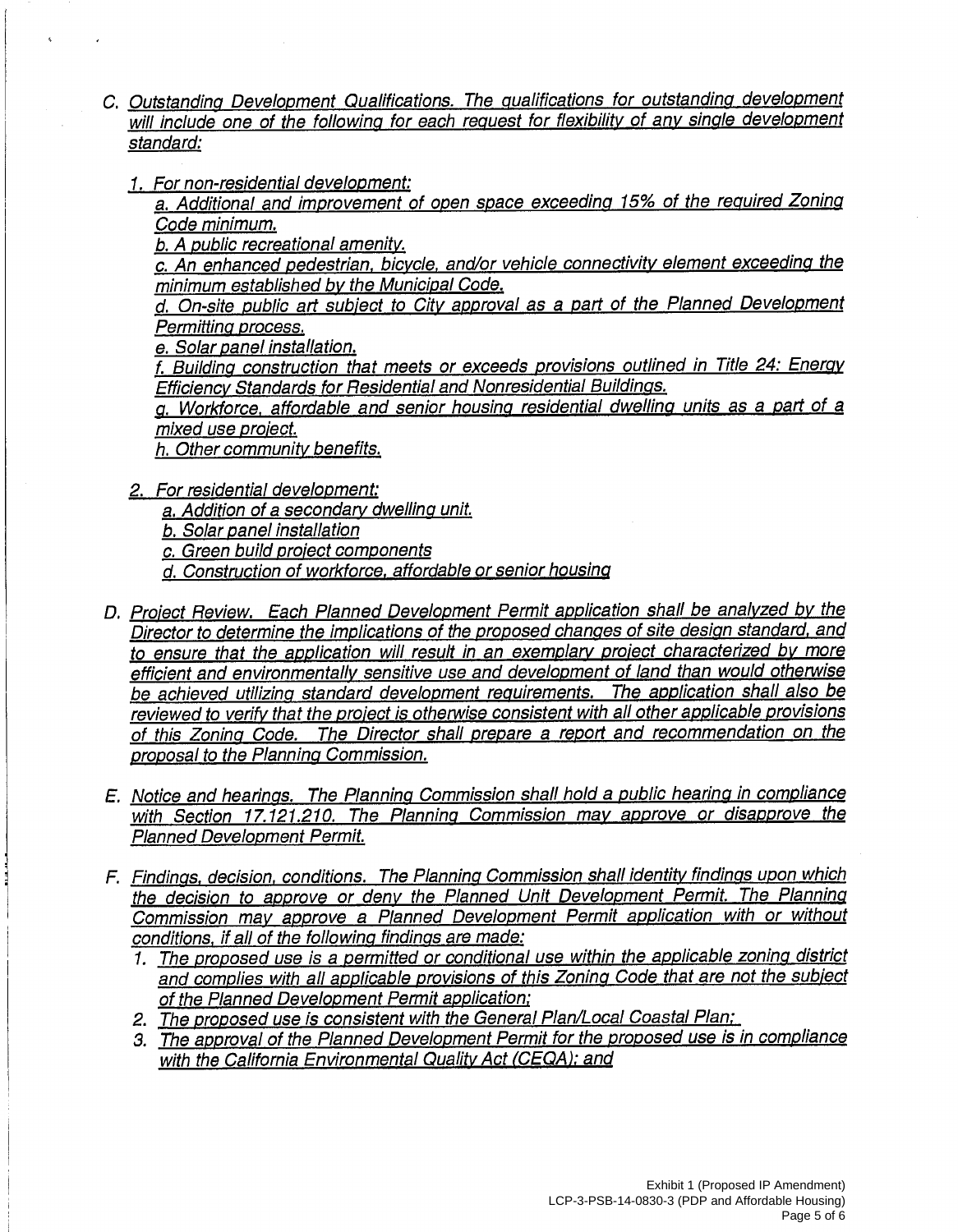- 4. The location and operating characteristics of the proposed use are compatible with the existing and anticipated future land uses in the vicinity.
- 5. The project's design and configuration do not negatively impact coastal resources.
- 6. The Planning Commission identifies a nexus between the outstanding development quality and the requirement for the flexibility being sought.
- 7. The development standards as specified for the project have been varied to the minimum extent necessary in order to facilitate the outstanding quality of the development project.
- G. Expiration. A Planned Development Permit shall be exercised within two years from the date of approval or the permit shall become void, unless an extension is approved consistent with 17.121.160.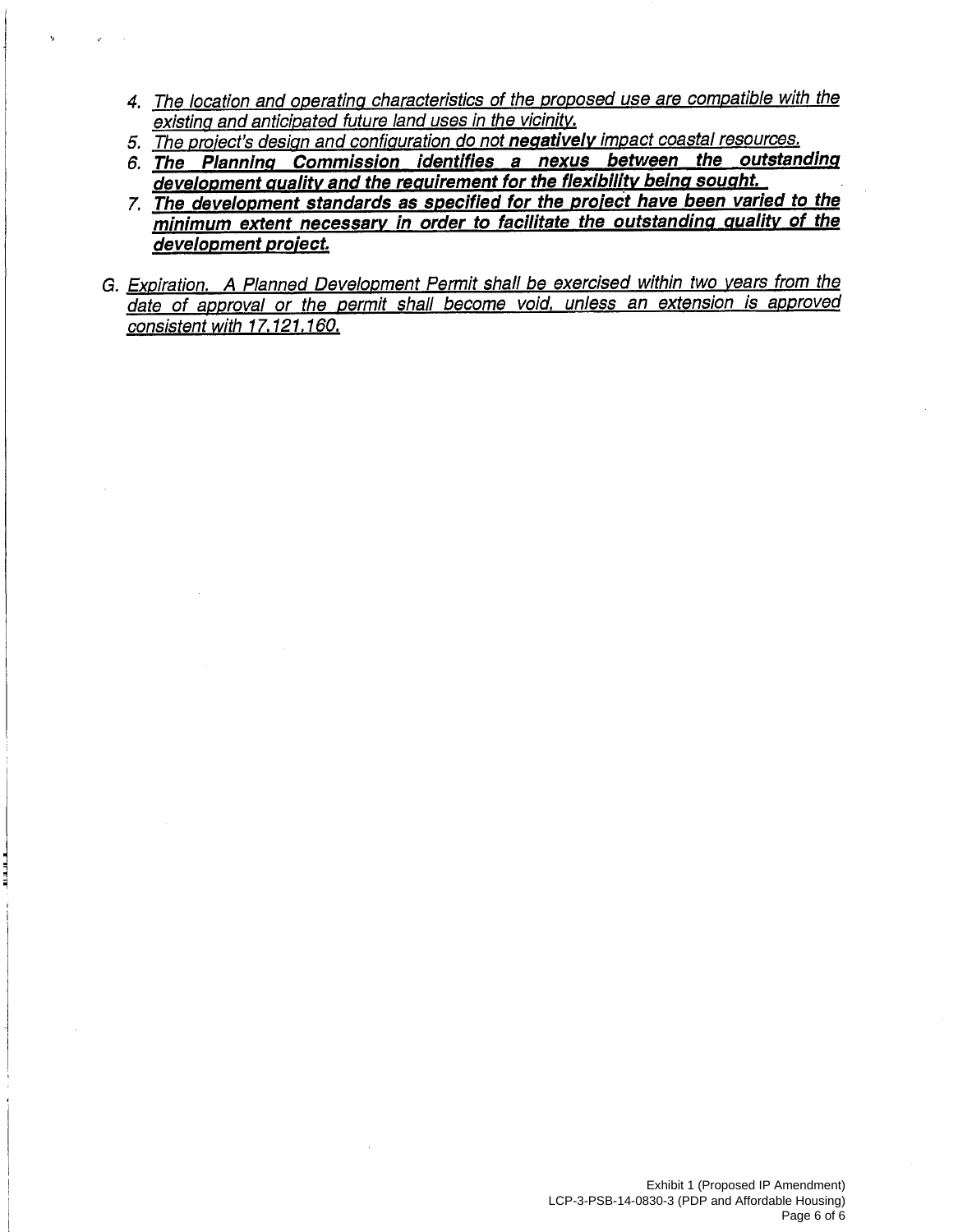#### <span id="page-16-0"></span>17.006 Definitions

17.006.0280 Coastal Resources. Include but are not limited to public access and public access facilities and opportunities, recreation areas and recreational facilities and opportunities (including for recreational water-oriented activities), public views, natural landforms, marine resources, watercourses (e.g., rivers, streams, creeks, etc.) and their related corridors, water bodies (e.g., wetlands, estuaries, lakes, etc.) and their related uplands, ground water resources, biological resources, environmentally sensitive habitat areas, agricultural lands, and archaeological or paleontological resources.

#### 17.042.020 Permitted Uses

#### C. Affordable housing as a secondary use (i.e., upper floors of C-1 buildings).

#### 17.121.035 – Planned Development Permit

- A. The Planned Development Permit is intended to provide a process for allowing greater flexibility in site planning and design than afforded by the general development standards of this Zoning Code, to encourage more innovative and desirable projects; workforce, affordable and senior housing; <del>development of non-conforming lots, a</del>nd efficient use of land than may be possible through strict application of conventional zoning regulations. The Planned Development Permit shall not be considered for flexibility of standards and/or requirements specified in Sections 17.066 (Coastal Access Overlay Zone), 17.075 (Floodplain Overlay Zone), 17.078 (Hazards and Protection Overlay Zone), 17.081 (Height Limitations Overlay Zone), 17.096 (View Consideration Overlay Zone), or any development standards specified in the General Plan/Local Coastal Plan.
- B. Applicability. Planned Development Permits may be authorized for any outstanding development project in any zoning district. While subject to the City's health and safety standards specified in the International Building Code, flexibility of the application of the following Zoning Code development standards may be considered up to the limits identified in this Section:
	- 1. Structure location and setbacks, yard areas, and open spaces in the R-1, R-2, R-3, R-4, and R-R zoning districts are subject to the indicated limits:
		- a. Front setback may be reduced to 10% of the lot depth but no less than 5'.
		- b. Side setback may be reduced to 7% of the lot width but no less than 3'.
		- c. Street side setback shall be a minimum of 7'.
		- d. Rear setback may be reduced to 7% of the lot depth.
	- 2. Building height may exceed 20% of the maximum specified in General Plan Policy D-2a for 50% of the building footprint. This exception, inclusive of exceptions to building heights specified in Section 17.102.010, can only be considered for development in the Downtown Commercial Core Planning area and General Plan/Local Coastal Plan areas designated for Commercial, Resort Commercial, Public/Semi Public and Industrial land uses.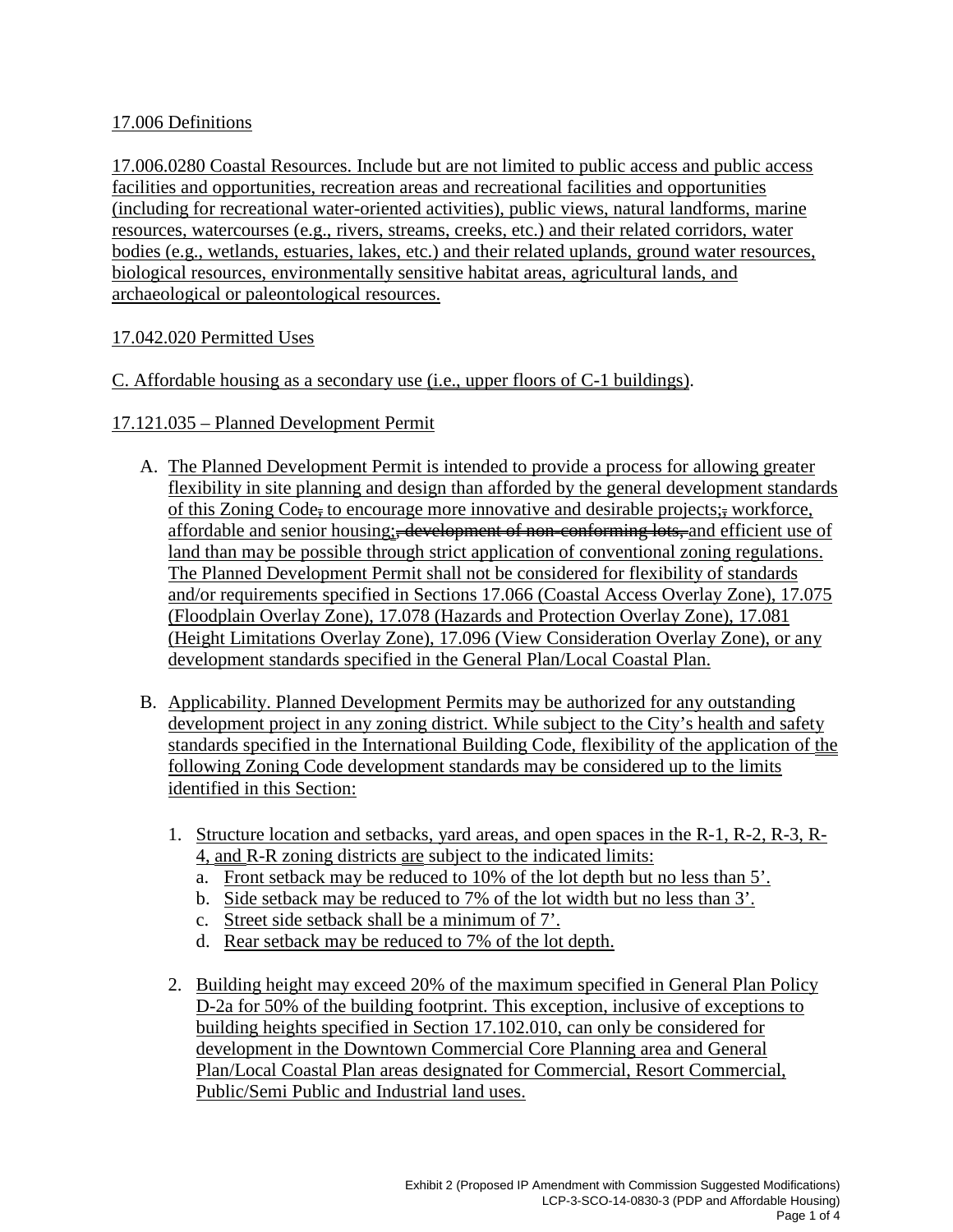- 3. Parking and loading requirements, ingress and egress location; parking requirements may be reduced up to 50% from those specified in Section 17.108.020, so long as there is no reduction in parking available for public coastal access. Loading requirements, ingress, and egress may be determined by the Planning Commission.
- 4. Fences, walls and screening noted in Section 17.102.120 (1 and 2) may be exceeded by up to 50%.
- 5. Landscaping requirements may be no less than 15% of a total lot area in residential zones and 7% of a lot area in commercial or other zoning districts.
- 6. Lot coverage not to exceed:
	- a. R-1, R-2, R-3, R-4, and R-R zoning districts  $-75%$ .
	- b. C-1, C-2 and G zoning districts  $-90\%$ .
	- c. C-M zoning districts 50%.
- 7. Total building area/Floor area ratio as follows:
	- a. R-1 zoning district 86% of the first 2,700 square feet of lot area plus 70% **percent** of any lot area in excess of 2,700 square feet.
	- b. R-2 zoning district 90% for multi-family housing, and single-family houses shall be the same as the R-1 zoning district.
	- c.  $R-3$ ,  $R-4$  and  $R-R$  zoning districts  $-135%$  except that single family houses shall be the same as the R-1 zoning district.
	- d. C-1, C-2 and G zoning districts  $-220\%$ .
	- e. C-M zoning district 70%.
- $8.$  Lot size:
	- a. R-1, R-2, R-3 and R-R zoning districts No less than 3,500 square feet.
	- b. R-4 zoning district No less than 10,000 square feet.

c. C-M zoning district – No less than 7,000 square feet.

- 9. Lot width:
	- a.  $R-1$ ,  $R-2$ ,  $R-3$  and  $R-R$  zoning districts No less than 40'.
	- b. C-M zoning district No less than 50'.
- C. Outstanding Development Qualifications. The qualifications for outstanding development will include one of the following for each request for flexibility of any single development standard:
	- 1. For non-residential development:
		- a. Additional and improvement of open space exceeding 15% of the required Zoning Code minimum.
		- b. A public recreational amenity exceeding the requirements of the City's General Plan/Local Coastal Plan and Zoning Code, including but not limited to a public plaza area, beach access facility (examples: stairway, bluff top trail, or accessible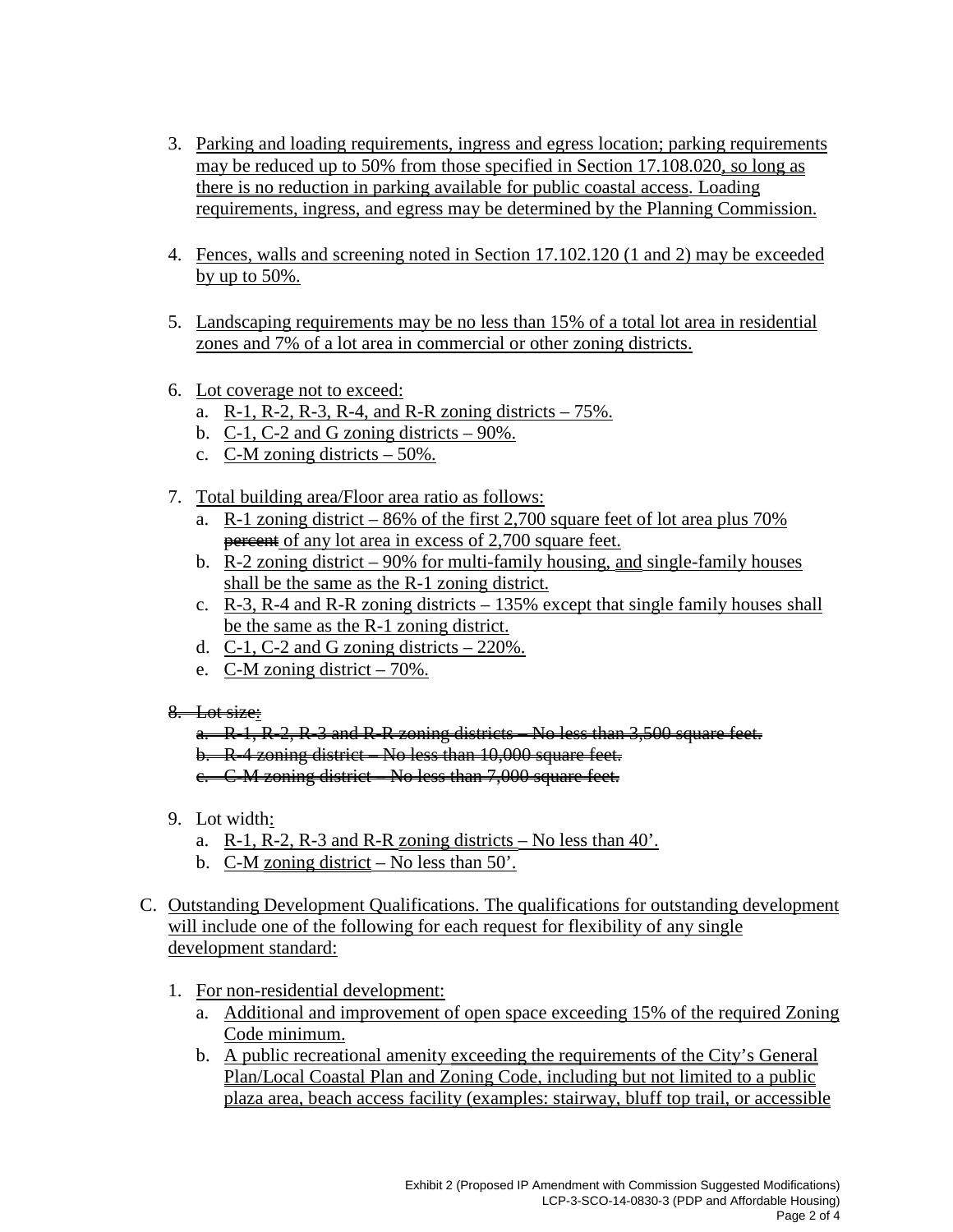lift), bicycle service and storage area, or other public recreational amenity of similar scope and public value determined by the Planning Commission to enhance public recreational opportunities.

- c. An enhanced pedestrian, bicycle, and/or vehicle connectivity element exceeding the minimum established by the Municipal Code.
- d. On-site public art subject to City approval as a part of the Planned Development Permitting process.
- e. Solar panel installation.
- f. Building construction that meets or exceeds provisions outlined in Title 24: Energy Efficiency Standards for Residential and Nonresidential Buildings.
- g. Workforce, affordable and senior housing residential dwelling units as a part of a mixed use project.
- h. Other community benefits including but not limited to public restrooms, sand showers, public full body showers with private enclosures, private dressing areas for public use, affordable overnight accommodations assured by deed restrictions, or other amenities determined by the Planning Commission to provide a community benefit not addressed in C.1. a-g.
- 2. For residential development:
	- a. Addition of a secondary dwelling unit.
	- b. Solar panel installation.
	- c. Green build project components exceeding those required by Title 24: Energy Efficiency Standards for Residential and Nonresidential Buildings.
	- d. Construction of workforce, affordable or senior housing.
- D. Project Review. Each Planned Development Permit application shall be analyzed by the Director to determine the implications of the proposed changes of site design standard, and to ensure that the application will result in an exemplary project characterized by more efficient and environmentally sensitive use and development of land than would otherwise be achieved utilizing standard development requirements. The application shall also be reviewed to verify that the project is otherwise consistent with all other applicable provisions of this Zoning Code. The Director shall prepare a report and recommendation on the proposal to the Planning Commission.
- E. Notice and hearings. The Planning Commission shall hold a public hearing in compliance with Section 17.121.210 and 17.124. The Planning Commission may approve or disapprove the Planned Development Permit in conjunction with and as part of the required coastal development permit.
- F. Findings, decision, conditions. The Planning Commission shall identify findings upon which the decision to approve or deny the Planned Unit Development Permit. The Planning Commission may approve a Planned Development Permit application with or without conditions, if all of the following findings are made:
	- 1. The proposed use is a permitted or conditional use within the applicable zoning district and complies with all applicable provisions of this Zoning Code that are not the subject of the Planned Development Permit application;